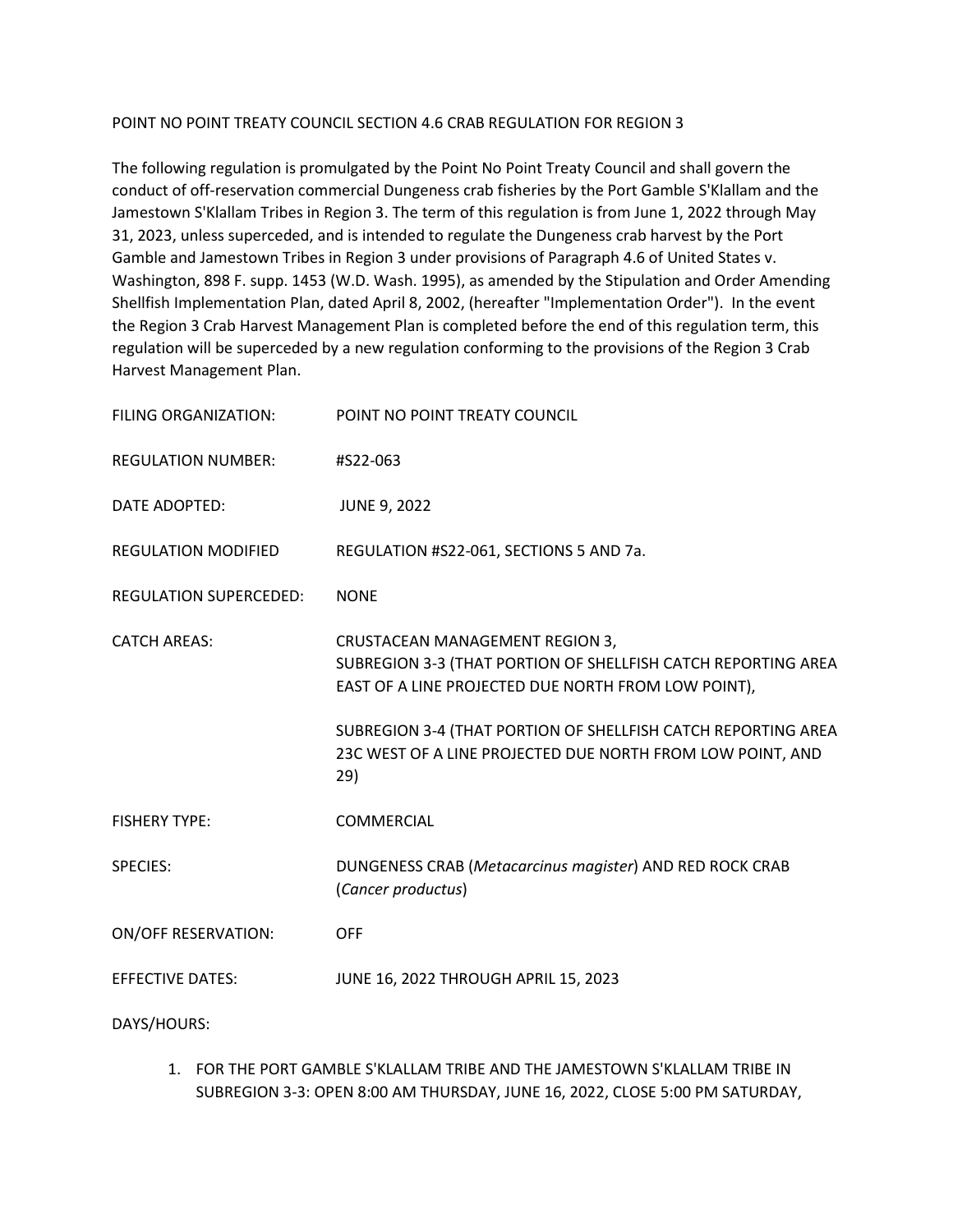APRIL 15, 2023, OR UNTIL SUPERSEDED OR THE QUOTA HAS BEEN TAKEN, WHICHEVER COMES FIRST.

- 2. FOR THE PORT GAMBLE S'KLALLAM TRIBE AND THE JAMESTOWN S'KLALLAM TRIBE IN SUBREGION 3-4: OPEN 8:00 AM THURSDAY, JUNE 16, 2022, CLOSE 5:00 PM SATURDAY, APRIL 15, 2023, OR UNTIL SUPERSEDED OR THE QUOTA HAS BEEN TAKEN, WHICHEVER COMES FIRST.
- 3. POTS MAY ONLY BE CHECKED FROM 30 MINUTES BEFORE SUNRISE TO 30 MINUTES AFTER SUNSET EACH DAY.
- 4. SUBSISTENCE FISHERIES IN REGION 3 FOR FISHERS PARTICIPATING IN THIS COMMERCIAL OPENING WILL REMAIN CLOSED.

# LEGAL GEAR:

- 1. AS PER REGULATION #S22-061, SECTION 7 AND SECTION 8.
- 2. A BUOY MAY BE ANY COLOR EXCEPT FOR A COMBINATION OR RED AND WHITE. IF ANY PORTION OF A BUOY IS RED, NO REMAINING PORTION MAY BE WHITE. IF ANY PORTION OF A BUOY IS WHITE, NO REMAINING PORTION MAY BE RED.
- 3. THE POT LIMIT IS 50 POTS PER VESSEL IN THE COMBINED AREA OF SUBREGION 3-3 AND SUBREGION 3-4.

HARVEST RESTRICTIONS:

- 1. THE MINIMUM SIZE FOR HARVEST IS 6 1/4 INCHES FOR DUNGENESS CRAB AND 5 INCHES FOR RED ROCK CRAB. MINIMUM SIZE IS MEASURED AS CALIPER LENGTH ACROSS THE BACK OF THE CRAB, IMMEDIATELY IN FRONT OF THE TIPS.
- 2. ONLY MALE CRAB MAY BE TAKEN.
- 3. RECENTLY MOLTED, SOFT-SHELLED CRAB MAY NOT BE TAKEN. ALL CRAB TAKEN MUST BE CHECKED FOR SHELL HARDNESS.
- 4. IT IS UNLAWFUL FOR FISHERS TO RETAIN AND POSSESS ANY FEMALE, UNDERSIZED AND SOFT-SHELLED CRABS. ALL FEMALE, UNDERSIZED AND SOFT-SHELLED DUNGENESS CRABS MUST BE RETURNED TO THE WATER UNHARMED.

OTHER RESTRICTIONS:

- 1. AS PER REGULATION #S22-061. THE USE OF ANY CLAM SPECIES DUG FROM BEACHES OPENED FOR SUBSISTENCE HARVEST WILL CONTINUE TO BE PROHIBITED.
- 2. IT IS UNLAWFUL TO REMOVE FROM THE WATER OR TAMPER WITH ANOTHER FISHER'S CRAB GEAR. ANY CRAB GEAR FOUND WITHOUT LEGIBLE IDENTIFICATION MARKINGS MUST BE TURNED IN TO THE TRIBAL FISHERIES OFFICE. FISHERS WISHING TO TEND THE GEAR OF ANOTHER FISHER ON A TEMPORARY BASIS MUST OBTAIN A GEAR-TENDING PERMIT SPECIFIC TO THAT FISHER, FROM THEIR TRIBAL FISHERIES OFFICE. TRIBAL FISHERIES STAFF MAY DECLINE REQUESTS FOR PERMITS. PERMITS WILL BE VALID FOR A LIMITED PERIOD OF TIME. ADDITIONAL INFORMATION IS AVAIALBLE FROM THE RESPECTIVE TRIBAL FISHERIES STAFF.
- 3. ALL COMMERCIAL CRAB SALES INTENDED FOR RESALE MUST BE MADE TO TRIBALLY APPROVED BUYERS WHO HAVE FILLED OUT A BUYER'S AGREEGMENT WITH EITHER THE PORT GAMBLE OR JAMESTOWN TRIBE.